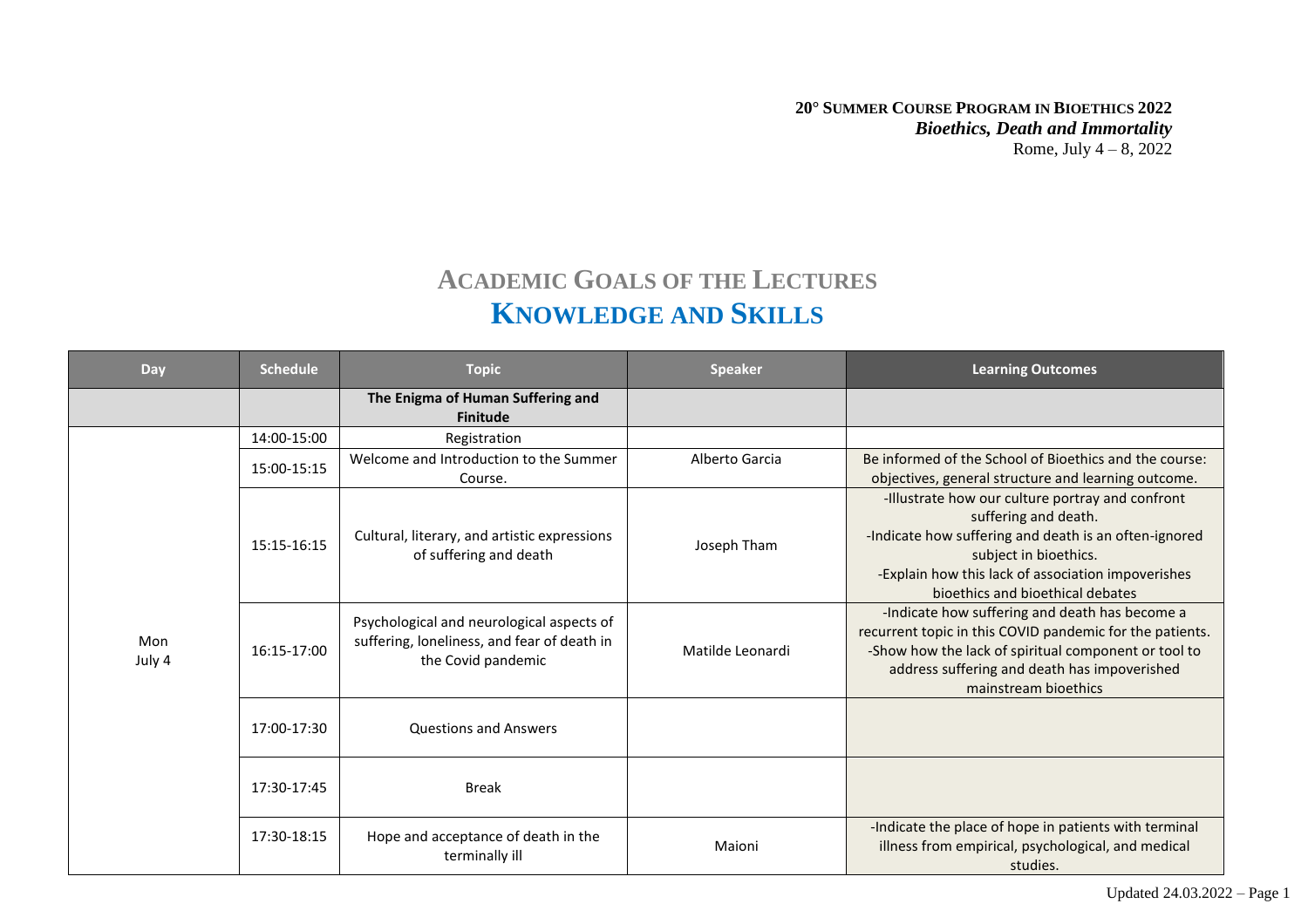|                |             |                                                                                    |                           | -Show how spirituality can make a difference in pastoral<br>attention of suffering and dying patients                                                                                                                                                                                                                                                                                                          |
|----------------|-------------|------------------------------------------------------------------------------------|---------------------------|----------------------------------------------------------------------------------------------------------------------------------------------------------------------------------------------------------------------------------------------------------------------------------------------------------------------------------------------------------------------------------------------------------------|
|                | 18:15-18:30 | <b>Questions and Answers</b>                                                       |                           |                                                                                                                                                                                                                                                                                                                                                                                                                |
|                |             |                                                                                    |                           |                                                                                                                                                                                                                                                                                                                                                                                                                |
| Tue<br>July 05 | 15:00-15:45 | Suffering and death in the world religions                                         | Marcelo Bravo             | -Describe how different world religions view suffering<br>and death compared to Christianity and Judaism.<br>-Compare the similarities and the differences                                                                                                                                                                                                                                                     |
|                | 15:45-16:30 | End of life care for vulnerable patients<br>(secular and Judeo-Christian outlooks) | <b>Charles Camosy</b>     | -Explain how recent legislation and juridical rulings (ex.<br>April 2021 Supreme Court of Netherlands) affect end of<br>life decisions related to patients with dementia<br>-Contrast Judeo-Christian and secular responses to end-<br>of-life care of vulnerable patients.<br>-Propose bioethical criteria for end-of-life decisions<br>related to vulnerable patients.                                       |
|                | 16:30-17:00 | <b>Questions and Answers</b>                                                       |                           |                                                                                                                                                                                                                                                                                                                                                                                                                |
|                | 17:00-17:15 | <b>Break</b>                                                                       |                           |                                                                                                                                                                                                                                                                                                                                                                                                                |
|                | 17:15-18:30 | Group activity: End of life care and<br>mortality-immortality                      | Massimo Losito            | -Relate the worldview differences regarding suffering<br>and death to the current debates on end-of-life issues                                                                                                                                                                                                                                                                                                |
|                |             | The Quest for Immortality                                                          |                           |                                                                                                                                                                                                                                                                                                                                                                                                                |
| Wed<br>July 06 | 15:00-15:45 | Anti-aging technology, cryopreservation,<br>and the latest advances                | <b>Francisco Ballesta</b> | -Indicate the current anti-aging technological proposals<br>to extend human life span.<br>-Evaluate the feasibility of such proposals.                                                                                                                                                                                                                                                                         |
|                | 15:45-16:30 | Technological immortality in the<br>transhumanist movement                         | Michael Baggot            | -Describe transhumanism, posthumanism and their<br>radical life extension enhancement project.<br>-Explain transhumanist aspirations for radical life<br>extension and how they are related to the common<br>human desire for perfection and immortality.<br>-Provide a philosophical evaluation of the projects, with<br>particular attention to the resources of the natural law<br>virtue ethics tradition. |
|                | 16:30-17:00 | <b>Questions and Answers</b>                                                       |                           |                                                                                                                                                                                                                                                                                                                                                                                                                |
|                | 17:00-17:15 | <b>Break</b>                                                                       |                           |                                                                                                                                                                                                                                                                                                                                                                                                                |
|                | 17:15-18:30 | Screening of Black Mirror episode "San<br>Junipero"                                | Michael Baggot            | Briefly introduce the series Black Mirror, the episode<br>"San Junipero," and the episode's relationship to the<br>course themes.<br>Present the study guide that the students must prepare<br>before the Thursday 7 group discussion.                                                                                                                                                                         |
|                |             |                                                                                    |                           |                                                                                                                                                                                                                                                                                                                                                                                                                |